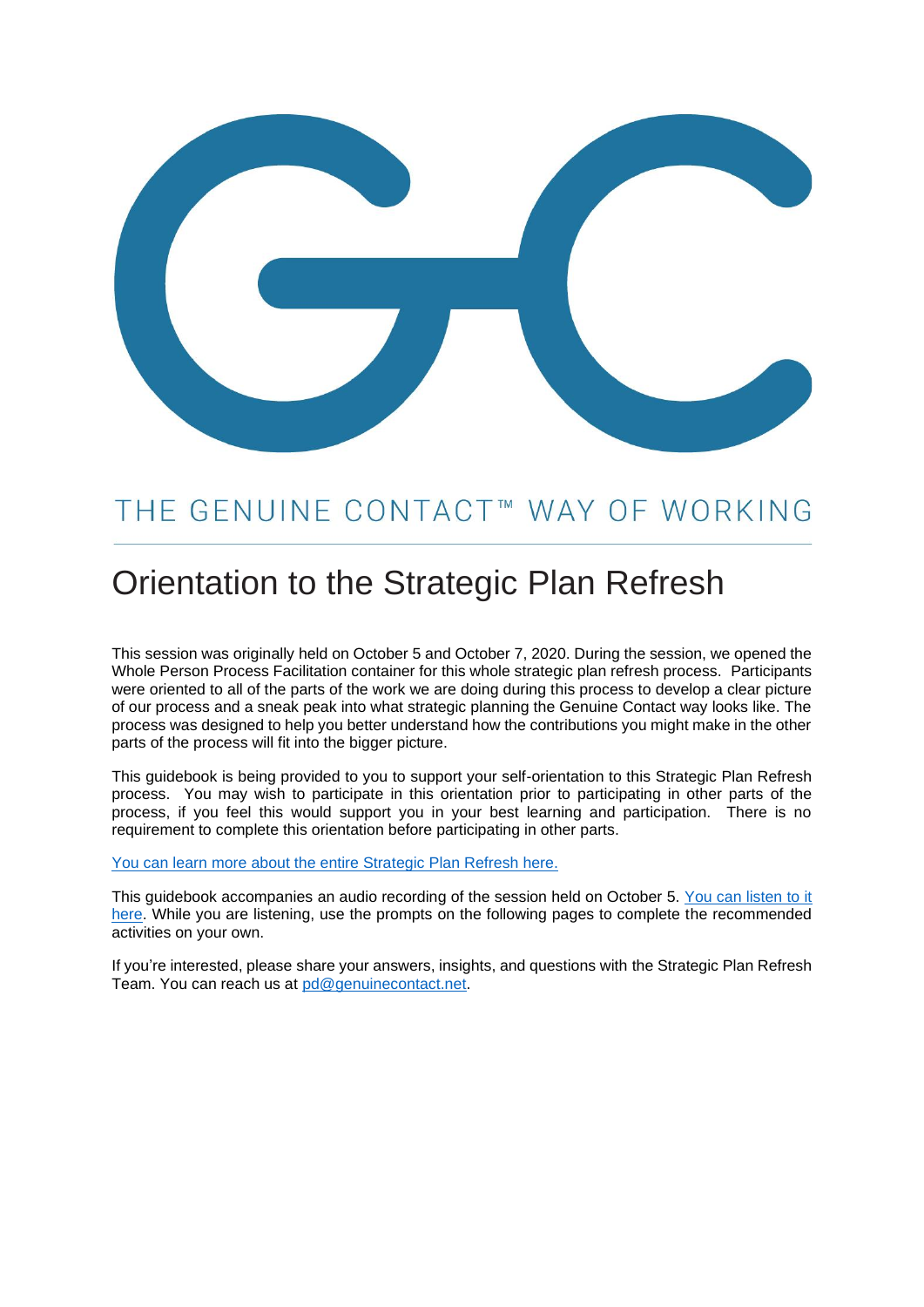

Strategic Plan Refresh 2020<br>Part 1: Orientation to the Strategic Plan Refresh Process<br>**Page 2** 

# Transfer In

Please choose a reflection card at<https://www.dalarinternational.com/transfer-in/>



What does this card convey to you about the next phase of the international Genuine Contact Organization?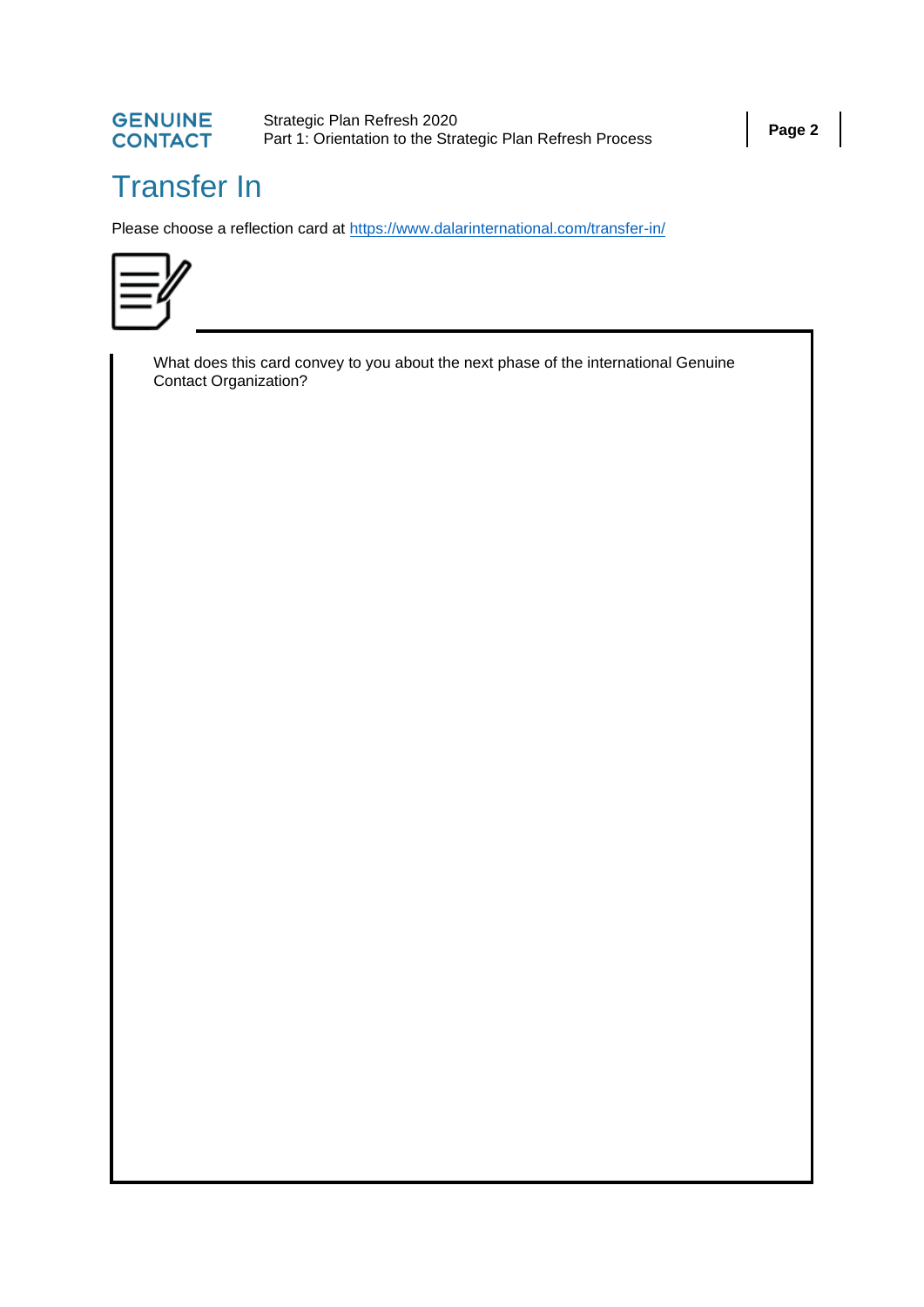

# Hopes & Fears



What are your hopes and fears for this strategic plan refresh process?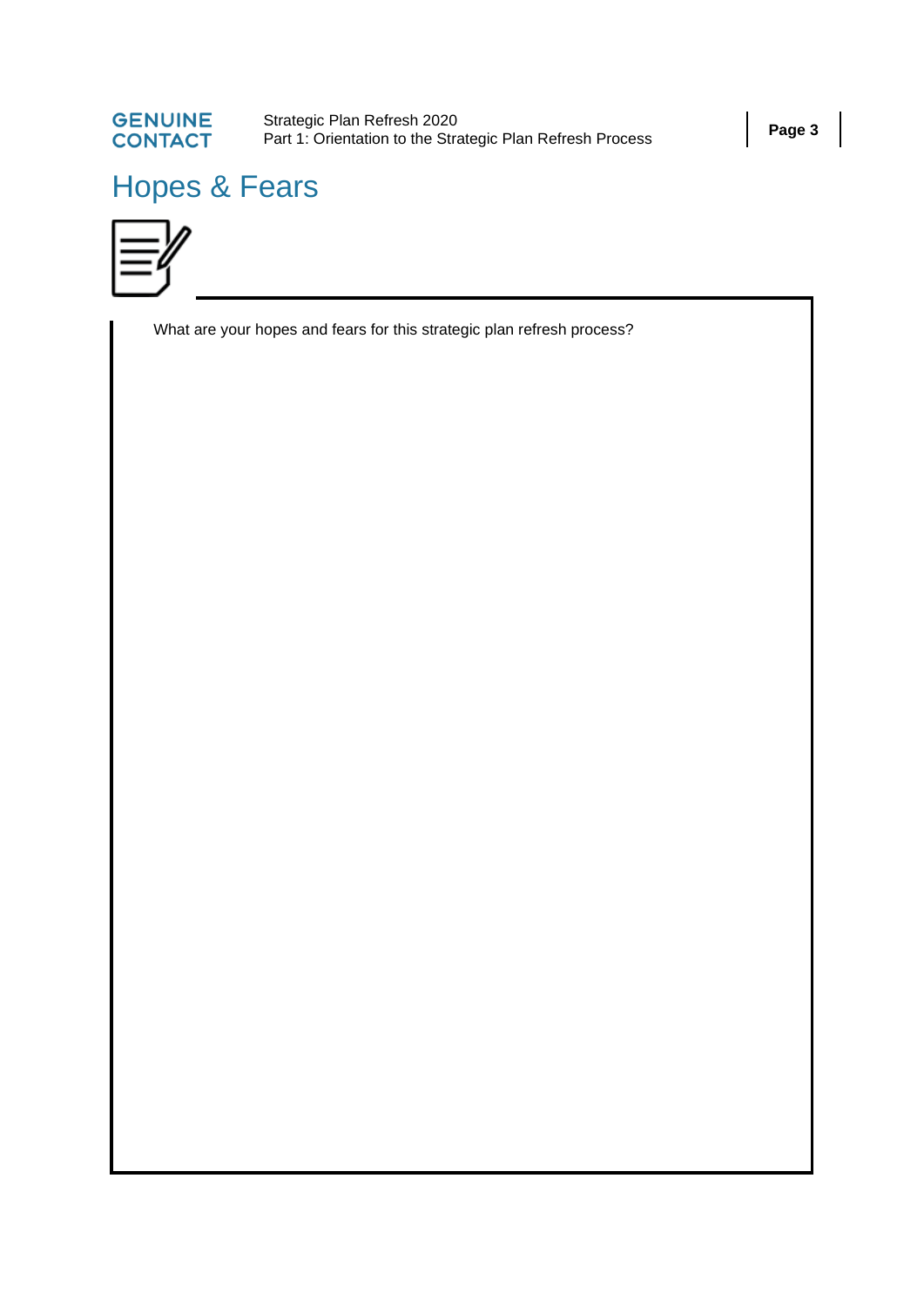#### **GENUINE** Strategic Plan Refresh 2020<br>Part 1: Orientation to the Strategic Plan Refresh Process<br>**Page 4 CONTACT**

## What do you need for this process to feel successful?



Based on your experiences up to now, and everything you've heard and experienced during the Transfer In and Hopes & Fears, what do you need for this process to feel successful?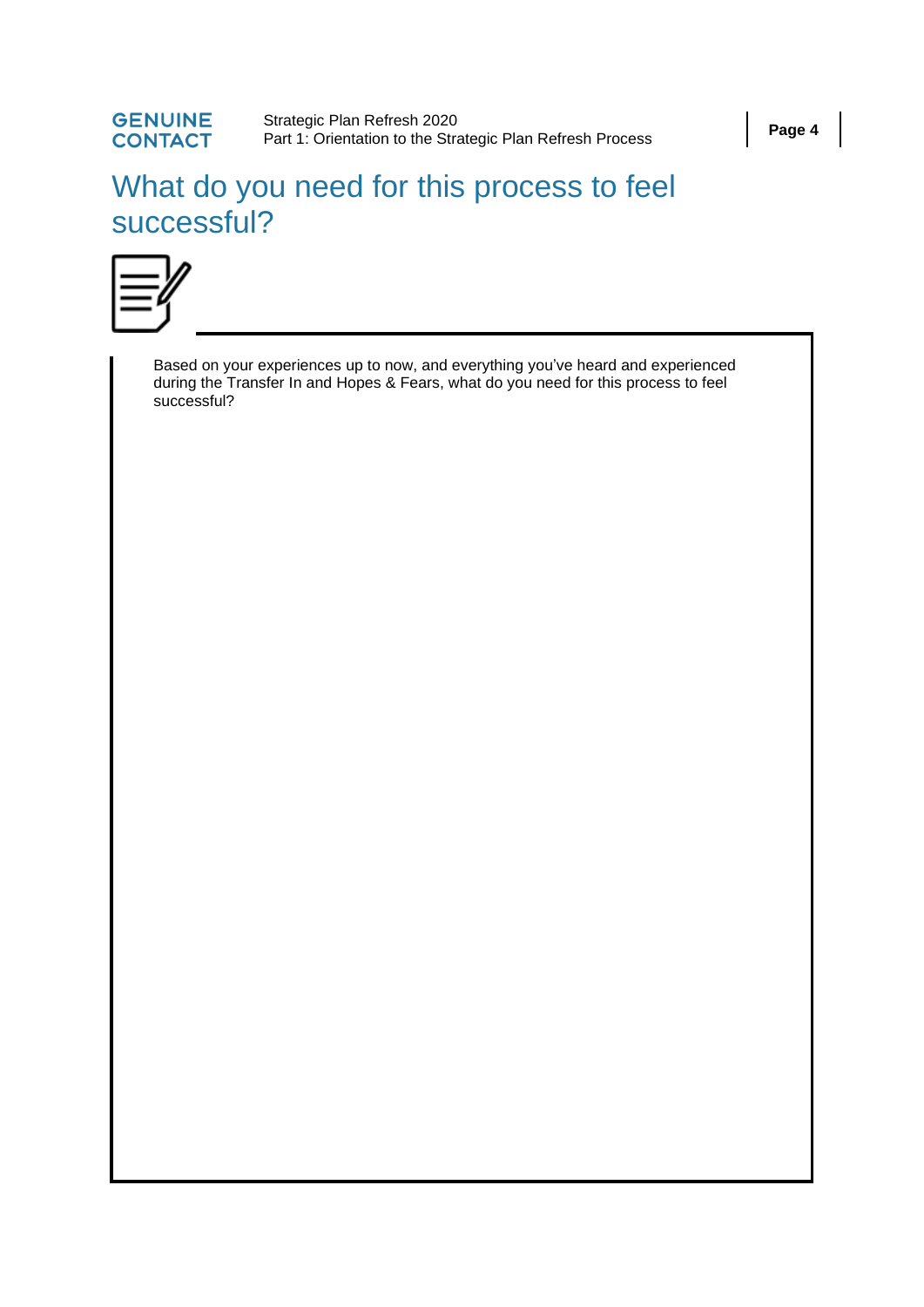## **GENUINE**<br>CONTACT Strategic Plan Refresh 2020<br>Part 1: Orientation to the Strategic Plan Refresh Process<br>**Page 5**

# Exploring the Strategy Focused Organization



|                       | What is a strategy focused organization?                                           |
|-----------------------|------------------------------------------------------------------------------------|
|                       | What are behaviours of individuals within a strategy focused organization?         |
| organization, if any? | What are the benefits of the organization in investing in being a strategy focused |
| benefits you listed?  | Would you like to work in the organization that you have described, achieving the  |
| Organization?         | Do you experience such an organization in our international Genuine Contact        |